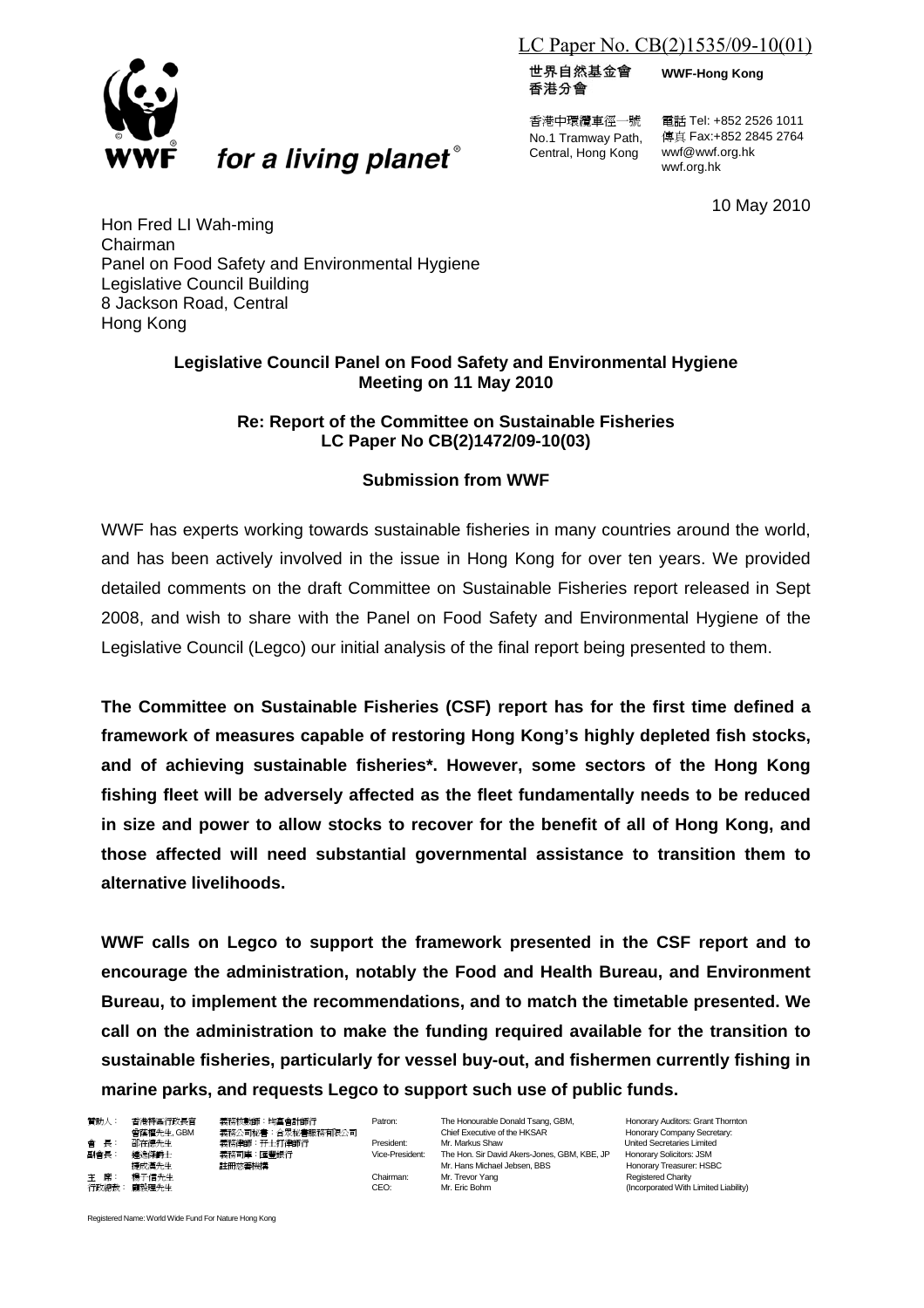Investing in sustainable fisheries will have a net financial gain. The long-term economic benefits from prohibiting fishing in marine parks, combined with a ban on bottom trawling in Hong Kong waters have been predicted to result in overall benefits to the fishing community of HK\$ 600 million and to society of HK\$ 2.3 billion.<sup>1</sup>

Furthermore, recent events in Hong Kong related to the consumption of shark fin and Bluefin tuna show that the public is increasingly aware of, and reacting positively to sustainable seafood issues. The administration and LegCo would do well to ride this growing momentum in seeking support for the changes needed to achieve sustainable fisheries in Hong Kong.

### **WWF's Additional Recommendations**

WWF firmly believes that inadequate attention has been made to the adverse impact on fisheries from marine development projects, including those under the Environmental Impact Assessment Ordinance (EIAO). Additional attention should be given to the cumulative impacts of multiple developments, and more fisheries field-surveys should be carried out to provide accurate data as to the impact of specific developments.

Marine aquaculture techniques employed in the Fish Culture Zones (FCZs) are still often outdated and self-destructive. In particular, the use of wild-caught fish from local waters as fish-feed for fish raised in cages (estimated at 5% of all locally landed catch in 2002) is wasteful, transmits disease and parasites, and pollutes the waters of the FCZs. The AFCD has long educated culturists to use less-damaging techniques with some success, but will need to regulate against such practices if marine aquaculture is to have a bright future.

The CSF report includes recommendations of the development of recreational fishing. An assumption seems to be made that recreational fishing will not prevent the recovery of fish stocks and the development of sustainable fisheries, but estimates of the numbers of recreational fishers fishing annually are substantial at upwards of 500,000. A scientific study should be carried out to look more rigorously at the potential impacts of recreational fishing on the development of sustainable commercial fisheries, and make recommendations.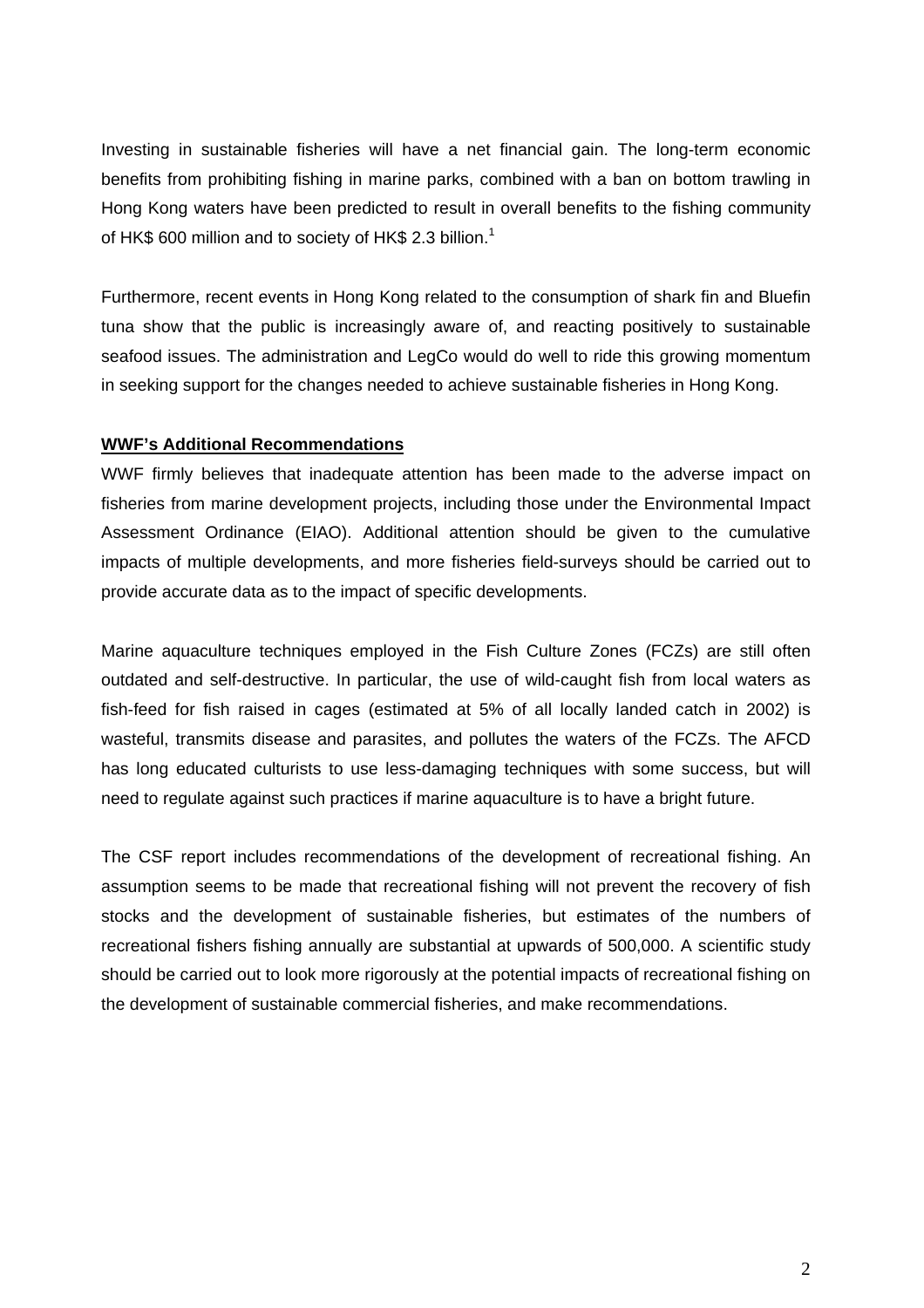### **WWF's role**

WWF's Eco-fish Farming Scheme, launched in 2006 in Deep Bay promotes the adoption of sustainable use and development in pond-fish farming practices. The project has been hugely successful in achieving a triple win situation – creating new business opportunities for fishpond farmers, promoting wildlife conservation and offering healthy, eco-friendly fish for Hong Kong consumers. As such, the Eco-fish Farming Scheme has much to offer in supporting development of the aquaculture industry.

WWF is currently developing a proposal to trial new types of multi-species floating cage aquaculture with input from AFCD. We hope this may ultimately provide a new model for the mariculture industry in Hong Kong with both commercial and environmental benefits over current techniques.

WWF's Seafood Choice Initiative is making significant progress, with many hotels and restaurants partnering with WWF to launch sustainable seafood menus and promotions. WWF will use these links and growing awareness to promote sustainable seafood products from local waters when they become available.

### **In conclusion**

Some 12 years have passed since a major study commissioned by Government concluded that urgent action was needed to restore fisheries in local waters. Numerous consultations have taken place since then, notably by the Committee for Sustainable Fisheries, and consensus is growing for the package of measures outlined in the CSF report. Experience from overseas suggests that attaining full consensus for fisheries reform will be impossible. but the precarious state of local fisheries and the fishing industry dictates that now is the time for action following the recommendations of the CSF report, and filling in of the details, not more rounds of consultation.

\* WWF is currently studying the details of the recently released CSF report. Our initial assessment is that while we are not in agreement with all of the measures proposed, the framework should allow the development of fisheries sustainable from an eco-system perspective, providing the measures related to reducing fishing effort are adequately implemented, and additional measures are taken to protect vulnerable species and habitats.